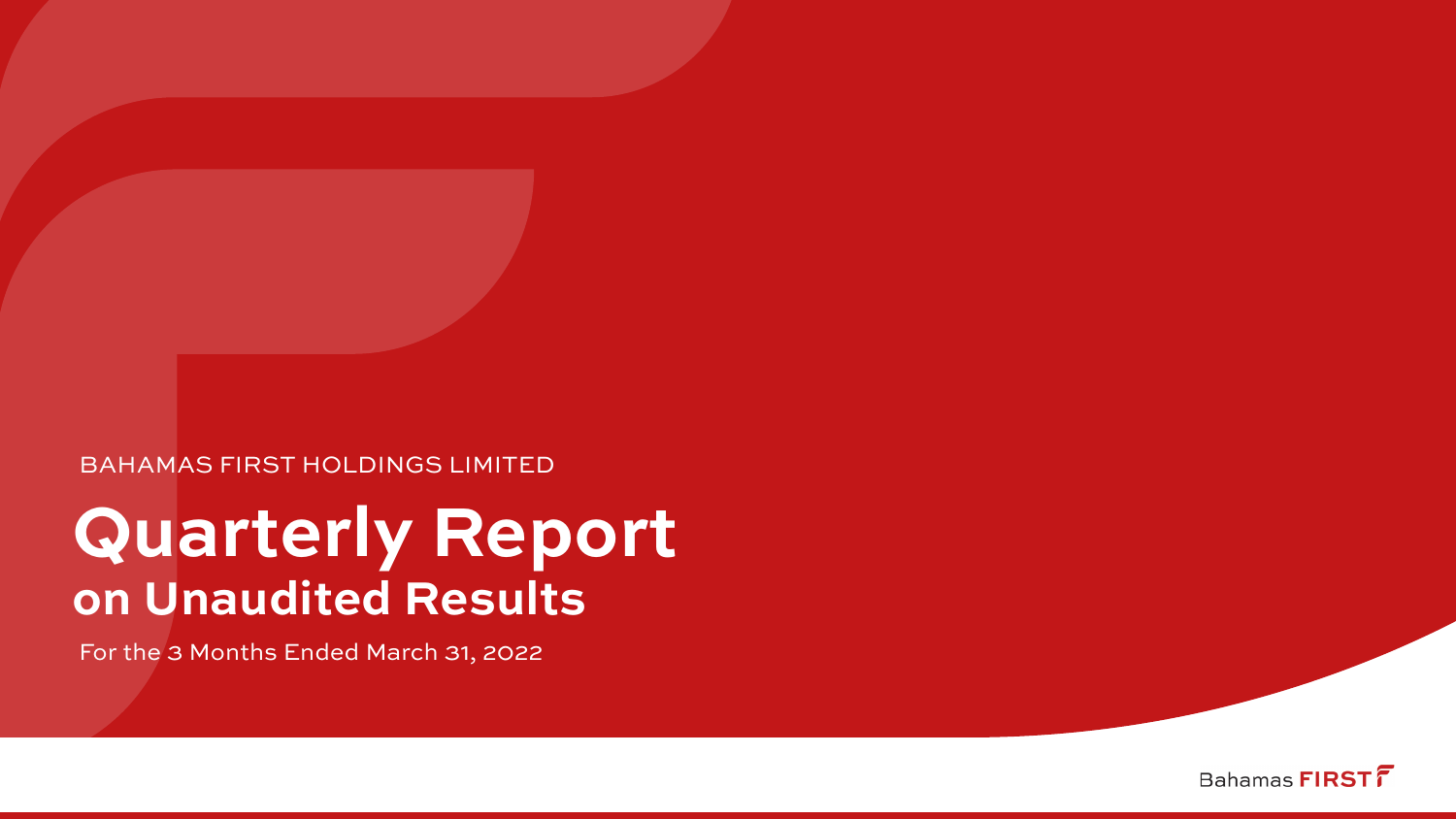### **Report of the President & CEO**

on Unaudited Results for the 3 months ended March 31, 2022

While the war in Ukraine continues and inflation increases due to supply chain disruptions and pandemic-driven consumer demand for goods, we have become increasingly aware that occurrences thousands of miles away can have a very direct impact on our day-to-day existence. As this report is being written, the IMF has reduced its global economic projection for GDP to 3.6%, from the earlier forecast of 4.4%.

The USA, our main trading partner in the region, is a standout in some respects, with record low unemployment statistics despite an environment where inflation is high by recent standards.

The reality on the ground for our Cayman and Bahamas based operations reflects a more buoyant mood, as the rebound in tourism, driven by the North American market, is fueling a fairly robust economic recovery. Our production numbers for the first quarter of 2022 provide evidence that the operating environment is improving.

Gross premiums recorded in the period increased to \$47.9 million, compared to the prior year result of \$43.4 million. Although our net claims and overall underwriting expenses also increased, we were able to achieve a net underwriting income of \$7.8 million, an improvement over the prior year total of \$6.2 million.

The continuation of favorable technical results in the P&C segment puts us on track to exceed the full year total registered in 2021; however, it should be noted that our business is subject to substantial volatility due to the threat of significant natural catastrophe losses.

Our concerted remedial actions in the Health Account continued to bear fruit, as we saw an improved loss ratio for the current quarter compared to the prior year, and a positive variance to our budgeted expectation.

The current level of inflation is presenting operational challenges both in terms of pricing our products and adjudicating claims. However, we are taking proactive steps to mitigate the risks associated with each of these inflationary pressures.

During the quarter, we booked unrealized losses for our main equity investment and recognized unrealized losses on our available for sale investments, both of which combined for just over \$2.1 million.

As a result of the aforementioned factors, our comprehensive income for the quarter is (\$1.1 million), a noted improvement over 2021 when we experienced a similar investment outcome.

We continue to be encouraged by the vast support we receive from our business partners in both jurisdictions and the successful rollout of our various technology offerings that will ultimately bring major improvements to our customer service initiatives.

> **Patrick G Ward** Group President & CEO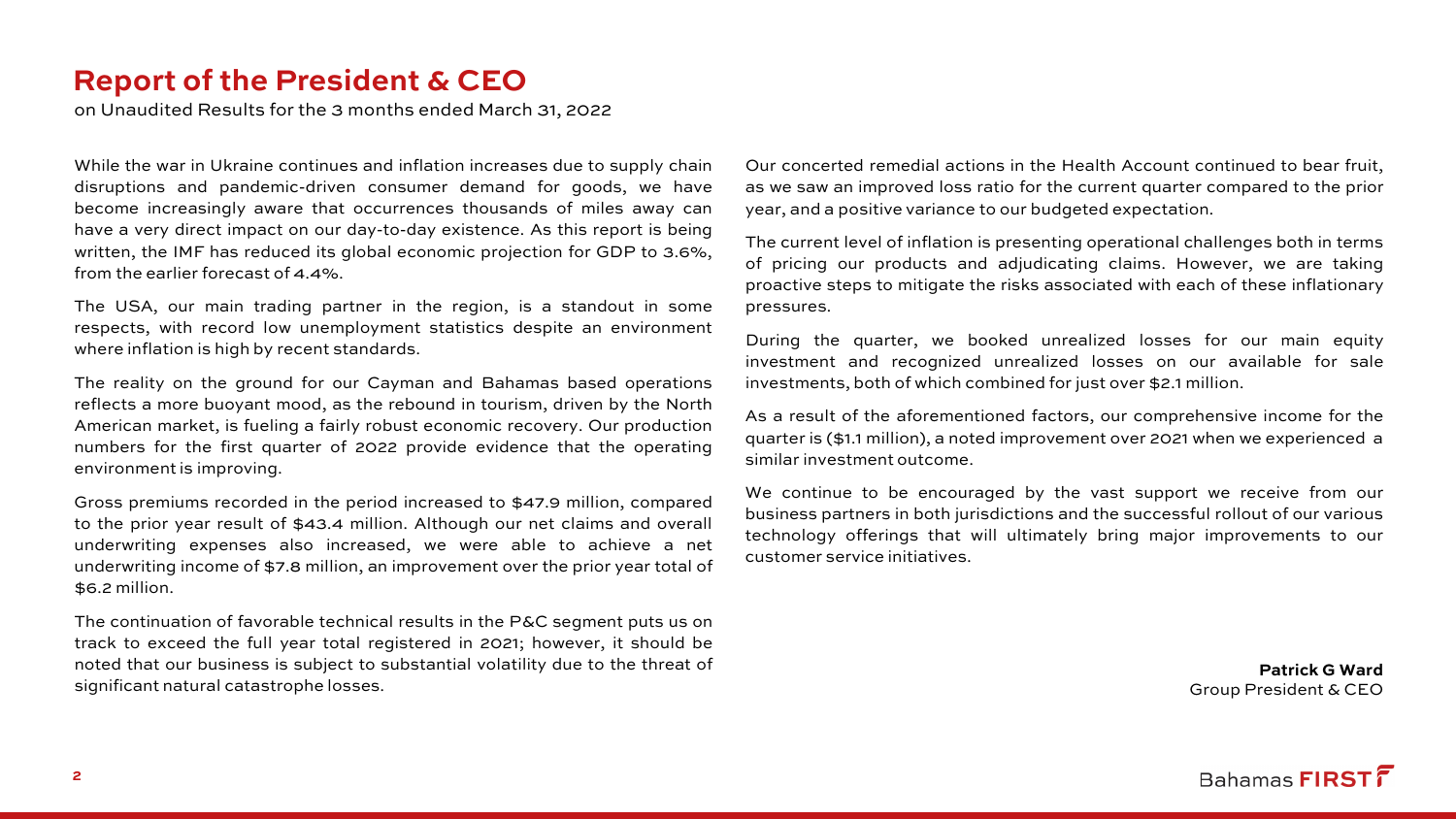| <b>Financial Summary of</b> |  |
|-----------------------------|--|
| <b>Unaudited Results</b>    |  |

AS AT MARCH 31, 2022 (Expressed in Bahamian Dollars)

|                                                     |             | As at:       |
|-----------------------------------------------------|-------------|--------------|
| <b>CONSOLIDATED STATEMENT OF FINANCIAL POSITION</b> | 31-Mar-22   | 31-Dec-21    |
| Trade accounts receivable, net                      | 36,567,962  | 30,911,815   |
| Cash and investments                                | 58,904,355  | 59,355,647   |
| Deferred reinsurance premiums                       | 51,113,088  | 43,328,099   |
| Unpaid claims recoverable from reinsurers           | 34,654,746  | 35, 191, 446 |
| Property and equipment                              | 22,403,266  | 22,531,436   |
| Intangible assets and goodwill                      | 8,732,661   | 8,268,710    |
| Other assets                                        | 9,937,556   | 9,613,862    |
| <b>Total assets</b>                                 | 222,313,634 | 209,201,015  |
| Unearned premiums                                   | 69,491,079  | 58,712,764   |
| Unpaid claims                                       | 51,894,403  | 52,066,216   |
| Reinsurance balances payable                        | 11,330,669  | 9,054,578    |
| Bonds payable                                       | 7,500,000   | 7,618,151    |
| Other liabilities                                   | 17,621,785  | 16, 102, 115 |
| <b>Total liabilities</b>                            | 157,837,936 | 143,553,824  |
| Total equity attributable to owners of the company  | 60,282,406  | 61,462,925   |
| Non-controlling interest                            | 4,193,292   | 4,184,266    |
| <b>Total equity</b>                                 | 64,475,698  | 65,647,191   |
| <b>Total liabilities and equity</b>                 | 222,313,634 | 209,201,015  |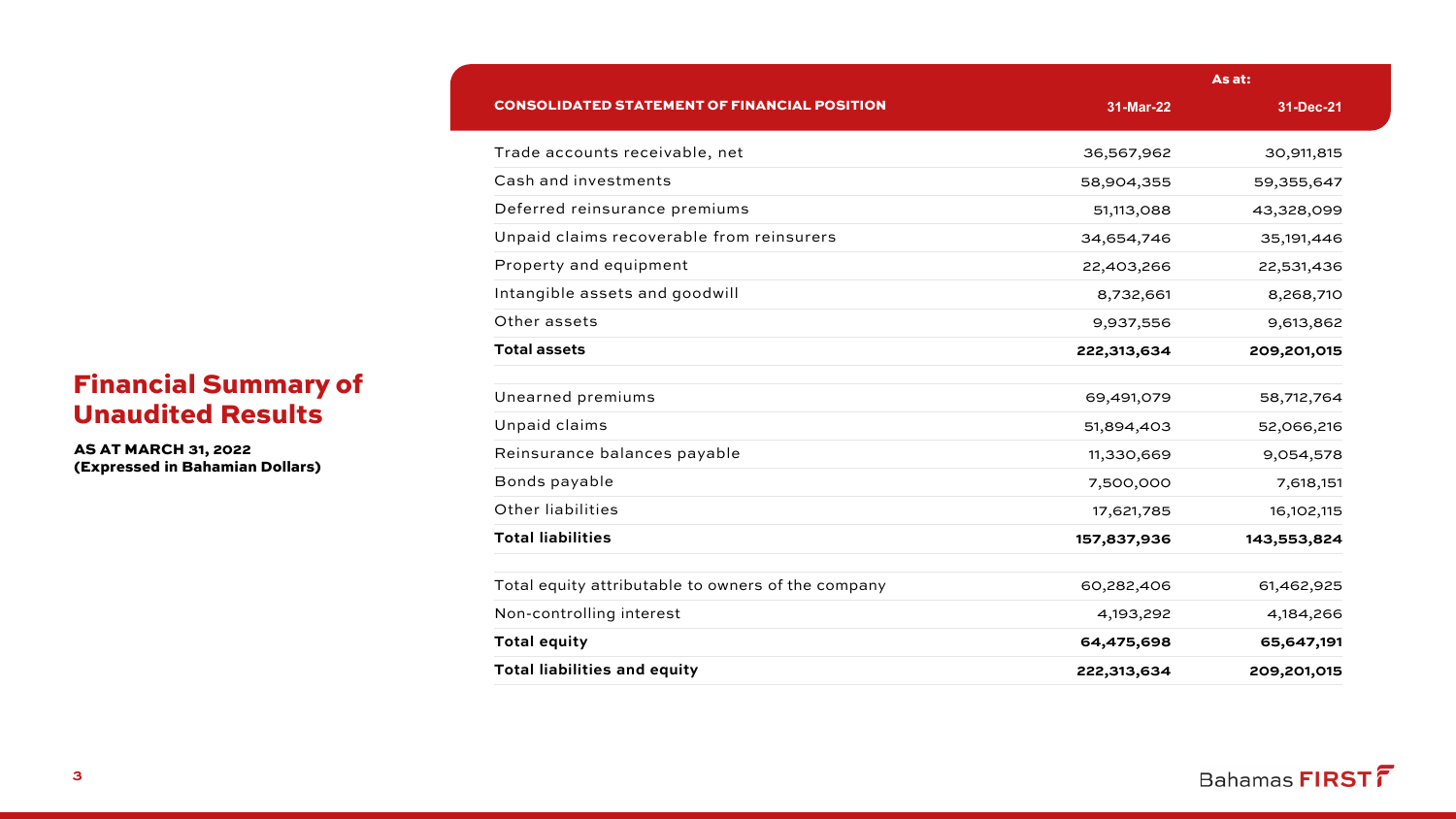|                                                       |              | <b>For the 3 Months Ended</b> |
|-------------------------------------------------------|--------------|-------------------------------|
| <b>CONSOLIDATED STATEMENT OF COMPREHENSIVE INCOME</b> | 31-Mar-22    | 31-Mar-21<br>(Note 6)         |
| <b>Gross premiums written</b>                         | 47,901,440   | 43,360,077                    |
| Net premiums earned                                   | 20,236,732   | 15,301,404                    |
| Total underwriting income                             | 24,691,732   | 19,221,515                    |
| Net claims incurred                                   | 10,323,351   | 7,620,413                     |
| Total underwriting expenses                           | 16,902,612   | 13,024,418                    |
| Net underwriting income                               | 7,789,120    | 6,197,097                     |
| Total other expenses                                  | 7,187,578    | 5,867,709                     |
| Unrealised loss on investment                         | (1,203,238)  | (1,899,848)                   |
| Other income, net                                     | 423,531      | 329,688                       |
| Loss for the period                                   | (178, 165)   | (1,240,772)                   |
| Other comprehensive loss for the period               | (905, 828)   | (103, 376)                    |
| <b>Total comprehensive loss</b>                       | (1,083,993)  | (1,344,148)                   |
| <b>Attributable to:</b>                               |              |                               |
| Owners of the company                                 | (1,093,019)  | (1,265,646)                   |
| Non-Controlling Interest                              | 9,026        | (78,502)                      |
|                                                       | (1,083,993)  | (1,344,148)                   |
| Loss per common share                                 | (0.01)<br>\$ | \$<br>(0.03)                  |

# Financial Summary of Unaudited Results

FOR THE 3 MONTHS ENDED MARCH 31, 2022 (Expressed in Bahamian Dollars)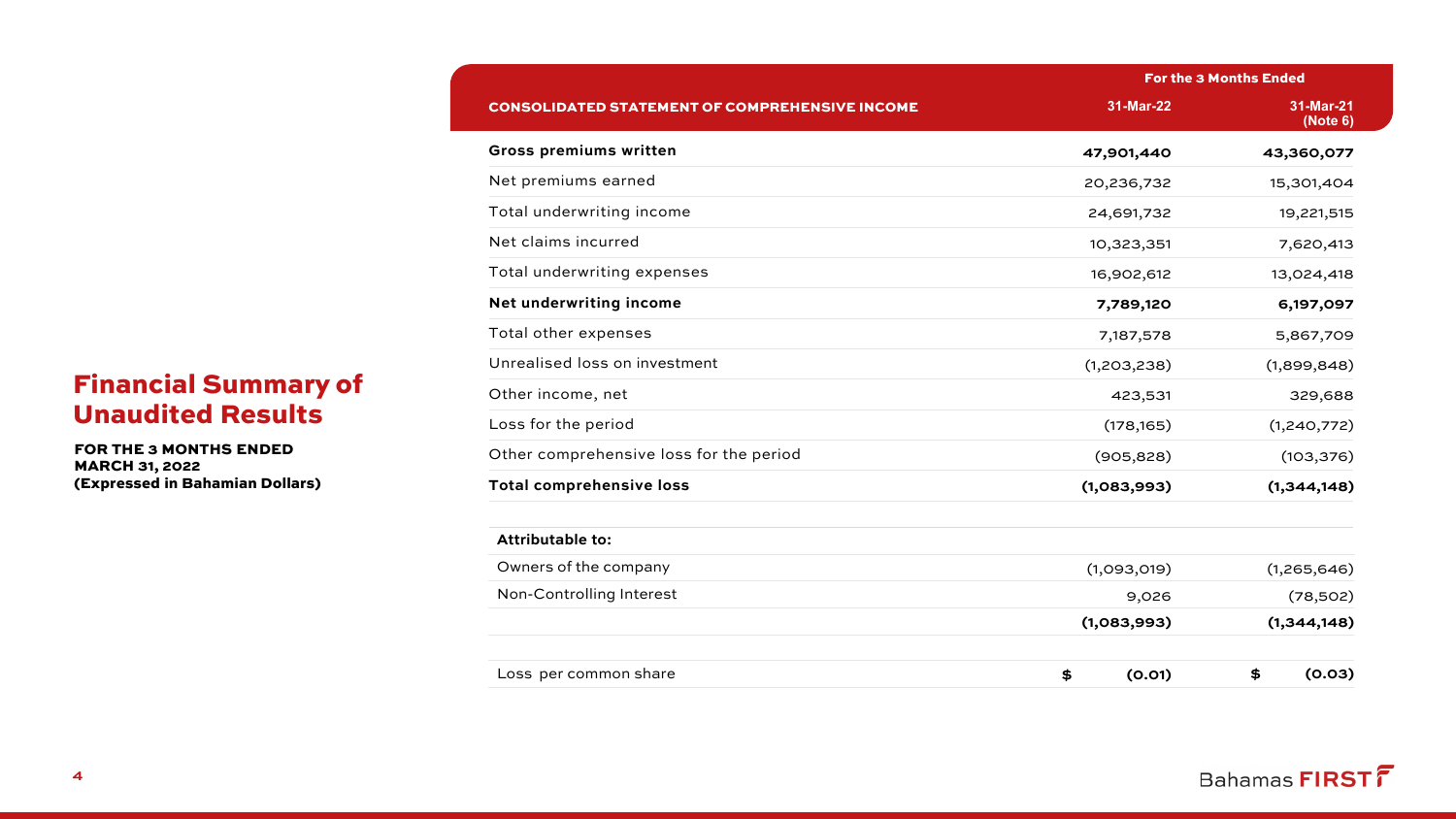|                                                                           | <b>For the 3 Months Ended</b> |             |  |
|---------------------------------------------------------------------------|-------------------------------|-------------|--|
| <b>CONSOLIDATED STATEMENT OF CHANGES IN EQUITY</b>                        | 31-Mar-22                     | 31-Mar-21   |  |
| Common shares, Preference shares, Contributed surplus and General reserve |                               |             |  |
| Balance at beginning and end of period                                    | 24,291,275                    | 24,291,275  |  |
| <b>Revaluation reserve</b>                                                |                               |             |  |
| Balance at beginning of period                                            | 5,691,207                     | 6,546,825   |  |
| Other comprehensive loss                                                  | (905, 828)                    | (103, 376)  |  |
| Balance at end of period                                                  | 4,785,379                     | 6,443,449   |  |
| <b>Retained earnings</b>                                                  |                               |             |  |
| Balance at beginning of period                                            | 31,480,443                    | 29,175,407  |  |
| Total comprehensive loss                                                  | (187, 191)                    | (1,162,270) |  |
| Preference share dividends                                                | (87,500)                      | (87,500)    |  |
| Balance at end of period                                                  | 31,205,752                    | 27,925,637  |  |
| Non-controlling interest                                                  |                               |             |  |
| Balance at beginning of period                                            | 4,184,266                     | 4,507,266   |  |
| Total comprehensive income/(loss)                                         | 9,026                         | (78,502)    |  |
| Balance at end of period                                                  | 4,193,292                     | 4,428,764   |  |
| <b>Equity at end of period</b>                                            | 64,475,698                    | 63,089,125  |  |

### Financial Summary of Unaudited Results

FOR THE 3 MONTHS ENDED MARCH 31, 2022 (Expressed in Bahamian Dollars)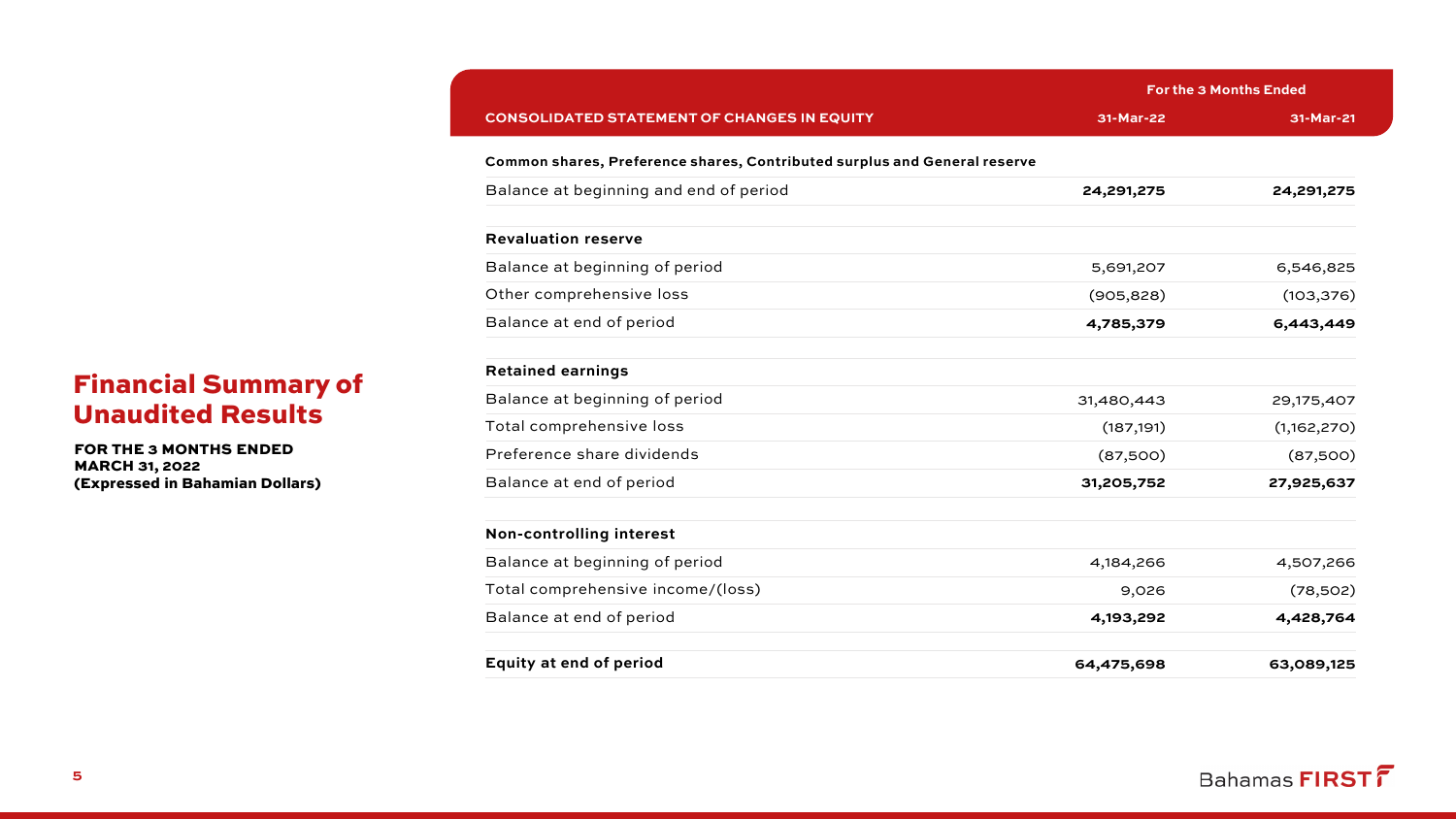|                                                      |            | <b>For the 3 Months Ended</b> |
|------------------------------------------------------|------------|-------------------------------|
| <b>CONSOLIDATED STATEMENT OF CASH FLOWS</b>          | 31-Mar-22  | 31-Mar-21                     |
|                                                      |            |                               |
| Net cash from/(used in) operating activities         | 2,540,077  | (5, 195, 630)                 |
| Net cash from investing activities                   | 375,704    | 670,004                       |
| Net cash (used in) financing activities              | (154, 545) | (134, 628)                    |
| Net increase/(decrease) in cash and cash equivalents | 2,761,236  | (4,660,254)                   |
| Cash at the beginning of the period                  | 21,276,044 | 39,808,907                    |
| Cash at the end of the period                        | 24,037,280 | 35,148,653                    |
|                                                      |            |                               |

# Financial Summary of Unaudited Results

FOR THE 3 MONTHS ENDED MARCH 31, 2022 (Expressed in Bahamian Dollars)

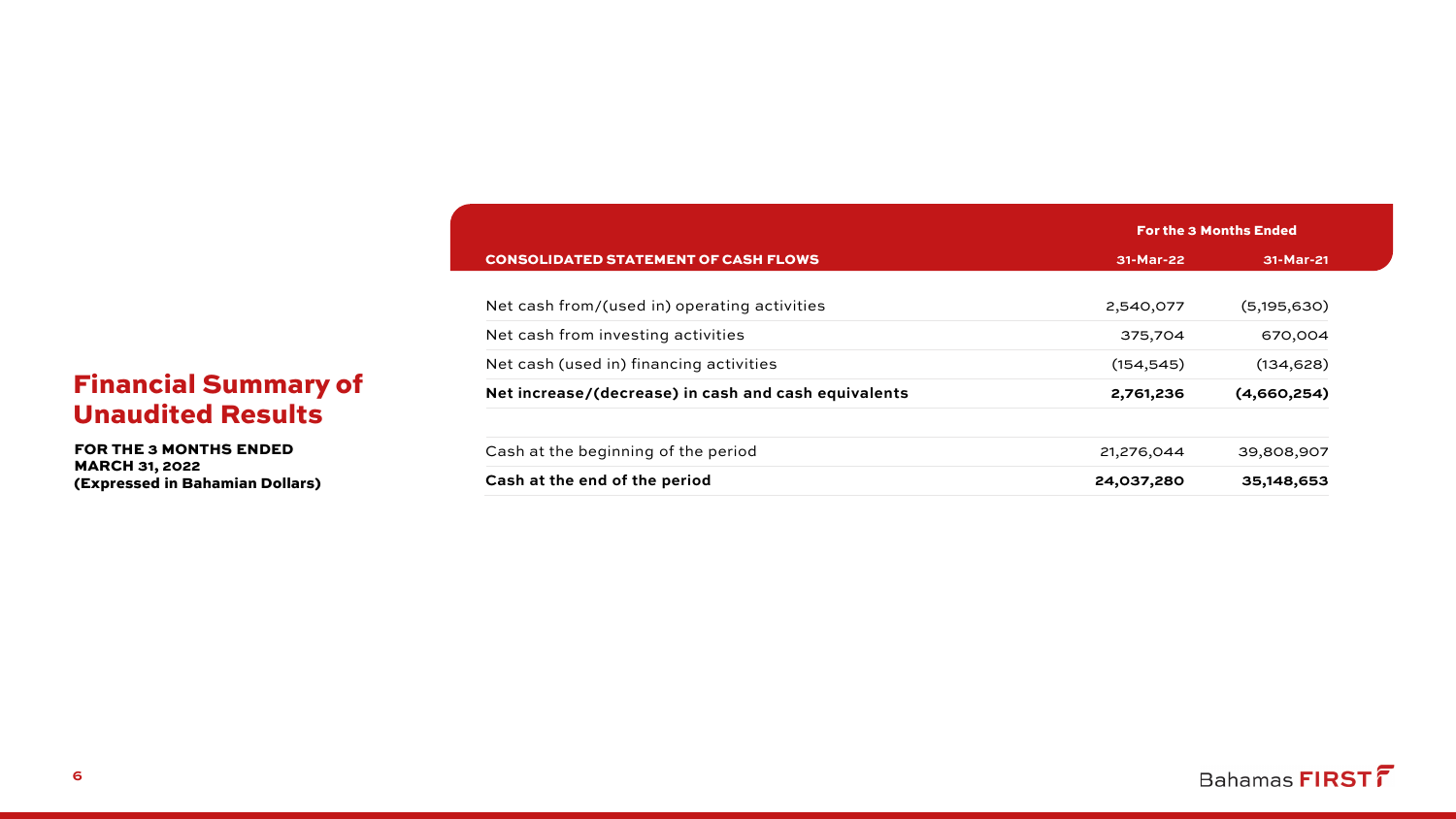# **Selected Explanatory Notes to the Unaudited Financial Results**

**For the 3 Months Ended March 31, 2022**

#### **1. GENERAL**

Bahamas First Holdings Limited ("BFH" or the "Company") and its subsidiaries are incorporated under the laws of the Commonwealth of The Bahamas, except BFH International Limited, Cayman First Insurance Company Limited, BRAC Insurance Associates Ltd. and BFH Services (Cayman) Limited which are incorporated under the laws of the Cayman Islands.

These consolidated unaudited financial results include the accounts of BFH and its subsidiaries, which are hereinafter collectively referred to as the "Group". The primary activity of the Group is the carrying on of general insurance business (property and casualty) and health and group life insurance. The subsidiaries are as follows:

#### **Registered insurers:**

- Bahamas First General Insurance Company Limited ("BFG")
- Cayman First Insurance Company Limited ("CFI")

#### **Registered insurance intermediaries:**

- Nassau Underwriters Agency Insurance Agents & Brokers Ltd. ("NUA")
- BRAC Insurance Associates Ltd. ("BIA")
- CMA Insurance Brokers & Agents Limited ("CMA")

#### **Management company:**

Bahamas First Corporate Services Ltd. ("BFCS")

#### **Claims servicing company:**

**First Response Limited ("FRL")** 

#### **Health referral agency:**

BFH Services (Cayman) Limited ("BFHS")

#### **Insurance holding company:**

**BFH International Limited ("BFHIL")** 

All of the above subsidiaries are wholly-owned except for CFI.

#### **2. SIGNIFICANT ACCOUNTING POLICIES**

The condensed interim financial results have been prepared in accordance with IAS 34 Interim Financial Reporting ("IAS 34"), using the accounting policies adopted in the last annual financial statements for the year ended December 31, 2021. The Company has consistently applied the same accounting policies through all periods presented. These interim unaudited consolidated financial results should be read in conjunction with the consolidated financial statements of the Group for the year ended December 31, 2021.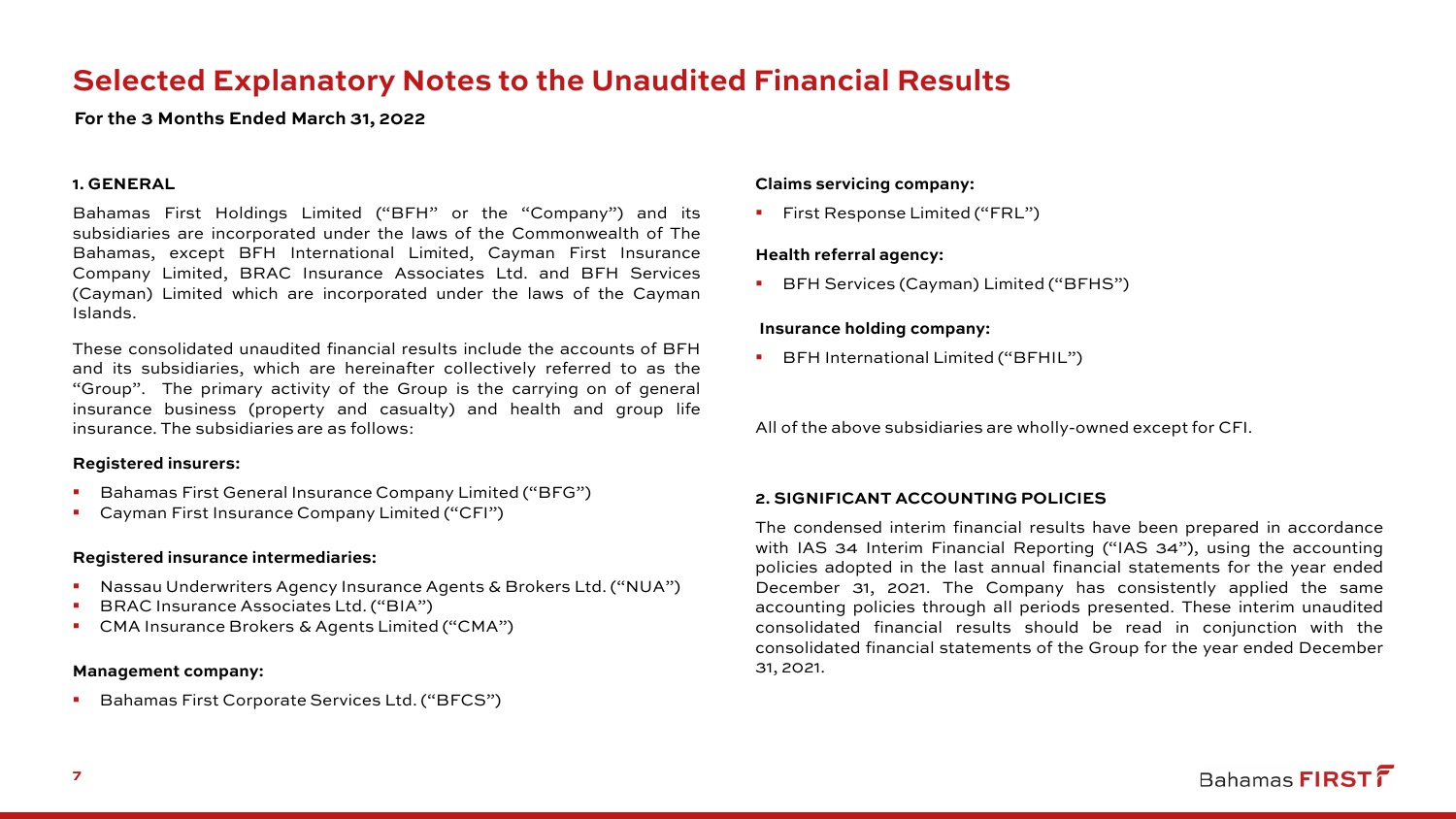# **Selected Explanatory Notes to the Unaudited Financial Results**

**For the 3 Months Ended March 31, 2022**

#### **3. SEASONALITY**

The Property and Casualty insurance business is seasonal in nature with the bulk of the catastrophe premiums being recognized during the hurricane months of June to November. Net underwriting income is driven mainly by claims associated with weather conditions and may vary significantly between quarters. Profit Commission earned from reinsurers and paid to agents are significantly impacted by natural catastrophes and is therefore recorded only in the fourth quarter.

#### **4. SEGMENTED INFORMATION**

The Group's operations are segmented into the following business segments by geographic location:

- General Insurance / Property and Casualty (P&C)
- **Health and Life (H&L)**

The segment results for the interim periods are noted in the table displayed  $\blacktriangleright$ 

|                                  | <b>BAHAMAS</b> | <b>CAYMAN</b>  |                |              |
|----------------------------------|----------------|----------------|----------------|--------------|
|                                  | <b>P&amp;C</b> | <b>P&amp;C</b> | <b>H&amp;L</b> | <b>TOTAL</b> |
| For the 3 Months Ended 31-Mar-22 | \$             | \$             | \$             | \$           |
| Net underwriting income          | 4,764,575      | 1,573,453      |                |              |
|                                  |                |                | 1,451,092      | 7,789,120    |
| Segment (loss)/profit            | (788, 445)     | 218,171        | 392,109        | (178, 165)   |
| Capital expenditure              | 721,902        | 9,870          | 88,509         | 820,281      |
| As at 31-Mar-22                  |                |                |                |              |
| Total assets                     | 151,135,383    | 49,333,452     | 21,844,799     | 222,313,634  |
| <b>Total liabilities</b>         | 120,784,024    | 32,148,892     | 4,941,020      | 157,837,936  |
| For The 3 Months Ended           |                |                |                |              |
| 31-Mar-21                        |                |                |                |              |
| Net underwriting income          | 4,477,887      | 1,212,588      | 506,622        | 6,197,097    |
| Segment loss                     | (723, 292)     | (95, 486)      | (421,994)      | (1,240,772)  |
| Capital expenditure              | 176,099        | 1,175          | 1,380          | 178,654      |
| As at 31-Dec-21                  |                |                |                |              |
| Total assets                     | 138,925,846    | 50,490,362     | 19,784,807     | 209,201,015  |
| <b>Total liabilities</b>         | 107,293,620    | 31,084,568     | 5,175,636      | 143,553,824  |
|                                  |                |                |                |              |

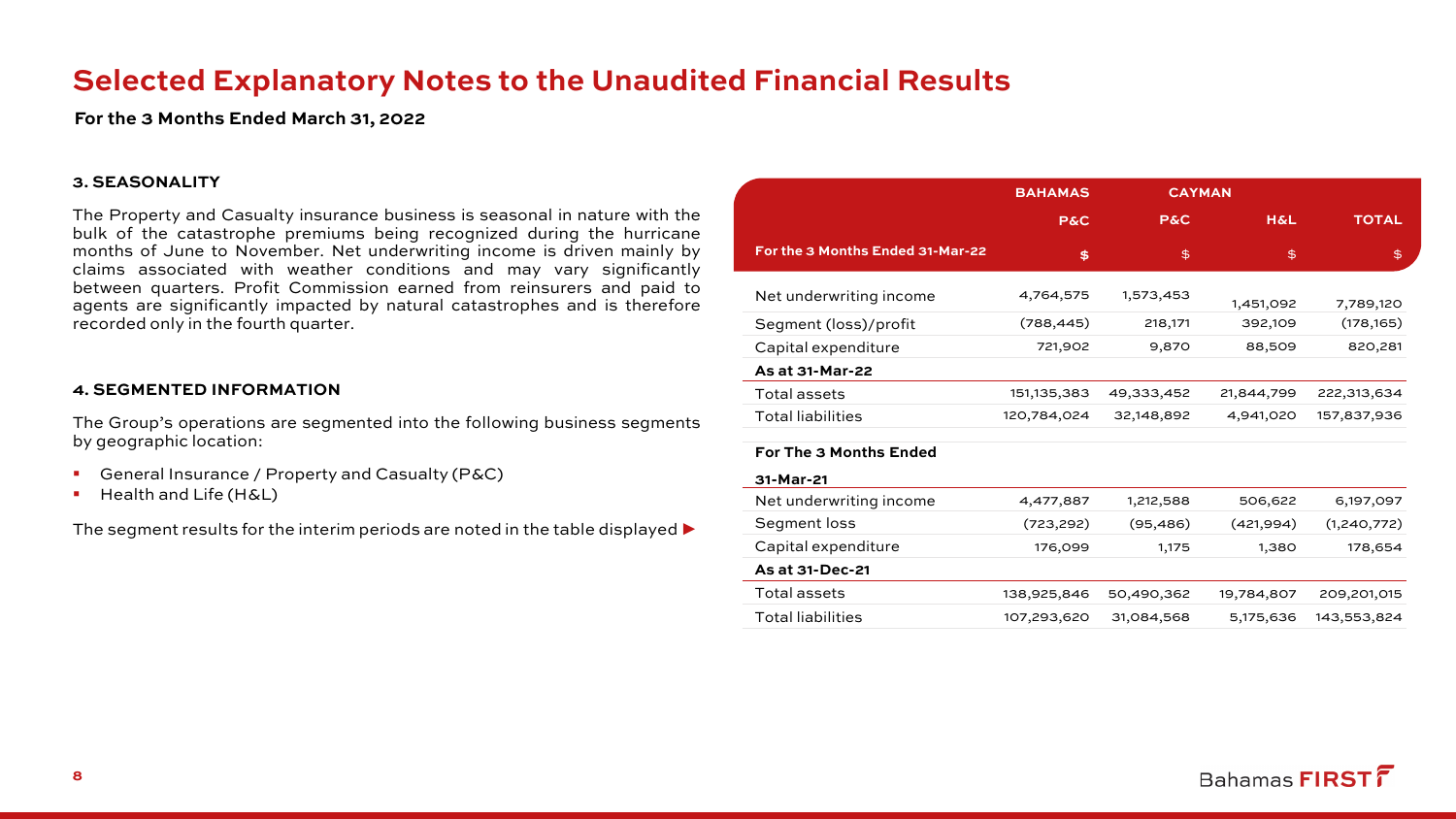# **Selected Explanatory Notes to the Unaudited Financial Results**

**For the 3 Months Ended March 31, 2022**

#### **5. EARNINGS PER COMMON SHARE**

|                                                           | 2022       | 2021                      |
|-----------------------------------------------------------|------------|---------------------------|
| 3 Months Ended 31-Mar                                     | \$         | S                         |
| Loss for the period attributable to owners of the company | (253,237)  | (1, 177, 116)             |
| Preference shares dividend paid                           | (87,500)   | (87,500)                  |
| Loss for the period attributable to common shareholders   |            | $(340,737)$ $(1,264,616)$ |
| Weighted average number of common shares outstanding      | 36,511,589 | 36,511,589                |
| Basic and diluted loss per common share                   | (0.01)     | (0.03)                    |

#### **6. GROSS PREMIUMS WRITTEN**

Gross Premiums Written reported in the Quarterly report for the 3 Months ended Mar 31, 2021, were reported net of stamp duties on property and casualty insurance contracts and surcharges on health insurance contracts within the Cayman Islands. For the 3 Months ended March 31, 2021, the comparative stamp duty and surcharge amounts have been reclassified to the Underwriting Expenses line on the Statement of Comprehensive Income. Gross Premiums Written have been grossed up to reflect this reclassification. There is no impact to Net Underwriting Income. The reclassified figures for 2021 are presented below:

|                                  | <b>Previously</b><br><b>Presented</b> | <b>Reclassified</b> |
|----------------------------------|---------------------------------------|---------------------|
| 3 Months Ended 31-Mar-21         | \$                                    | \$                  |
| <b>Gross Premiums Written</b>    | 42,985,126                            | 43,360,077          |
| <b>Net Premiums Earned</b>       | 14,926,453                            | 15,301,404          |
| <b>Total Underwriting Income</b> | 18,846,564                            | 19,221,515          |
| <b>Underwriting Expenses</b>     | 12,649,467                            | 13,024,418          |
| Net Underwriting income          | 6,197,097                             | 6, 197, 097         |